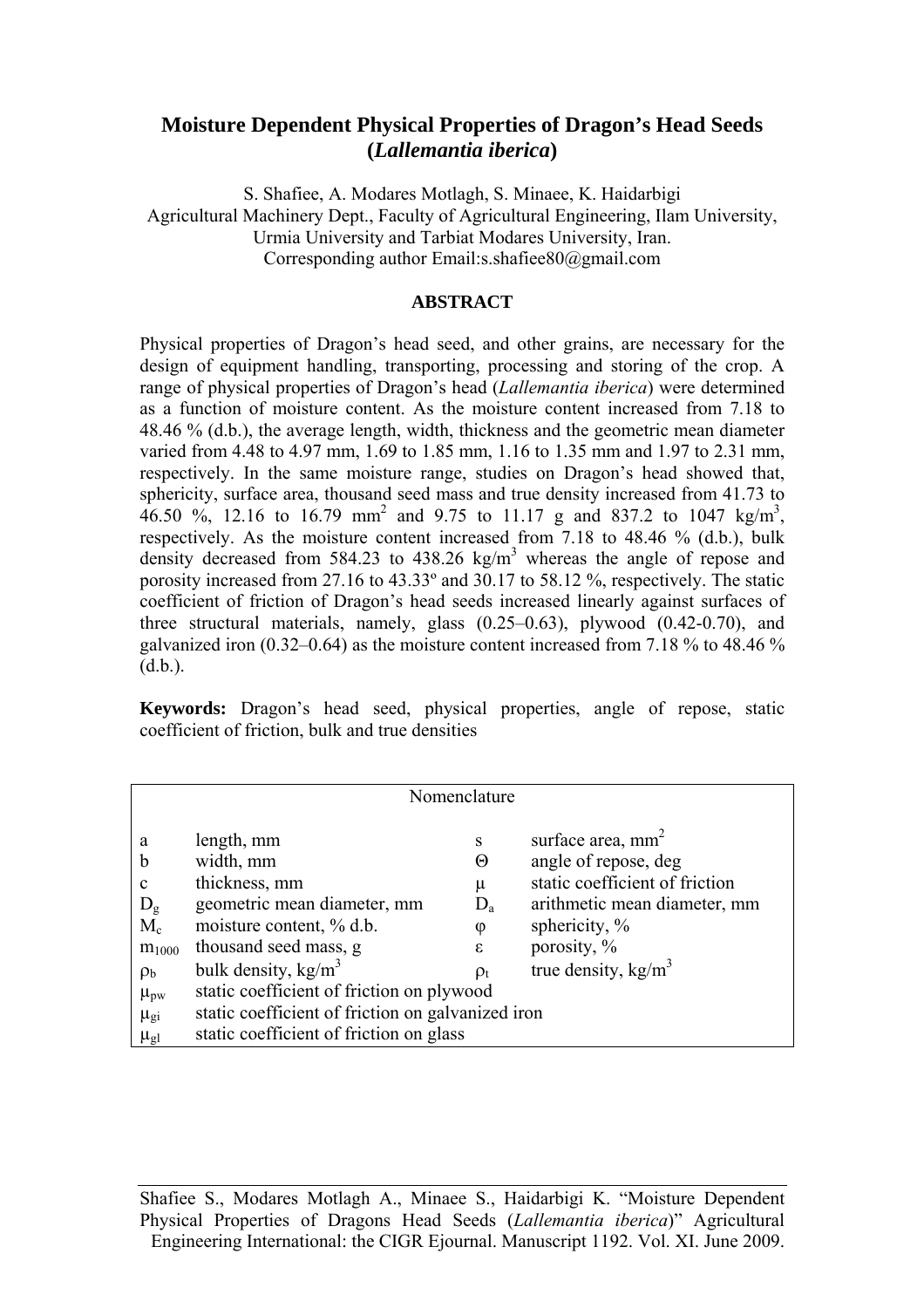## **1. INTRODUCTION**

Dragon's head (*Lallemantia iberica*) originates in the Caucasian region and may be locally naturalized in East and Central East Europe. Dragon's head is cultivated for its seeds from which oil is extracted. The seed contains up to 30 % of a drying oil. It is used for lighting, as a varnish, in paints and as a lubricant. The oil may also be used for oil-foods and as a tanning agent. It is considered as a linseed substitute in a number of applications including: wood preservative, ingredient of oil-based paints, furniture polishes, printing inks and soap making. It is also used in the manufacture of linoleum. The oilcake has been used to feed horses, ruminants and rabbits with no observed ill effects. A cow can be feed up to 2 kg per day. Researches on physical properties were reported for various crops, such as hemp seed (Sacilik et al**.,** 2003), fenugreek seeds (Altuntaş et al., 2005), lentil seeds (Amin et al., 2004), guna seeds (Aviara et al., 1999), millet (Baryeh, 2002), sunflower seeds (Baümler et al., 2006) and linseed (Selvi et al., 2006). Knowledge of the physical properties of Dragon's head is essential to facilitate and improve the design of equipment for handling, harvesting, processing, and storing of the seed. Various types of cleaning, grading and separation equipment may be designed on the basis of the physical properties of the seed. The purpose of this study was to determine some moisture-dependent physical properties of Dragon's head seed, namely, size, thousand seed mass, sphericity, surface area, bulk density, true density, porosity, angle of repose, and the static coefficient of friction in the moisture range from 7.18 to 48.46 % (d.b.).

#### **2. MATERIALS AND METHODS**

The Dragon's head seeds used in this study were obtained from the local market in Urmia, Iran. The samples were cleaned manually to get rid of all foreign matter, broken and immature seeds. The initial moisture content of seeds was determined as 7.18 % (d.b.), by oven drying at  $105 \pm 1$  °C for 24 h (Selvi et al., 2006).

The Dragon's head seeds at the different moisture levels were prepared by adding calculated quantity of water mixing thoroughly and then sealing in separate polyethylene bags. The Dragon's head seeds were kept at 5 ºC in a refrigerator for a week to allow the moisture to distribute uniformly throughout the sample. Before each test, the required quantities of the samples were taken out of the refrigerator and allowed to warm up to room temperature. All the physical properties of the seeds were determined at moisture contents of 7.18 %, 15.22 %, 23.95 %, 33.55 %, and 48.46 % (d.b.). To determine the length, width and thickness of seeds at each moisture content, samples of 50 seeds were randomly selected. Baryeh (2002) have measured these dimensions for millet grains in similar manner to determine of size and shape properties. Materials were measured by a Mitutoyo micrometer caliper with an accuracy of 0.01 mm. The geometric mean diameter  $(D<sub>g</sub>)$ , arithmetic mean diameter (Da) and sphericity (φ) of Dragon's head seeds were calculated using the following equations (Mohsenin, 1970):

$$
D_g = (abc)^{1/3} \tag{1}
$$

$$
D_a = \left(\frac{a+b+c}{3}\right) \tag{2}
$$

Shafiee S., Modares Motlagh A., Minaee S., Haidarbigi K. "Moisture Dependent Physical Properties of Dragons Head Seeds (*Lallemantia iberica*)" Agricultural Engineering International: the CIGR Ejournal. Manuscript 1192. Vol. XI. June 2009.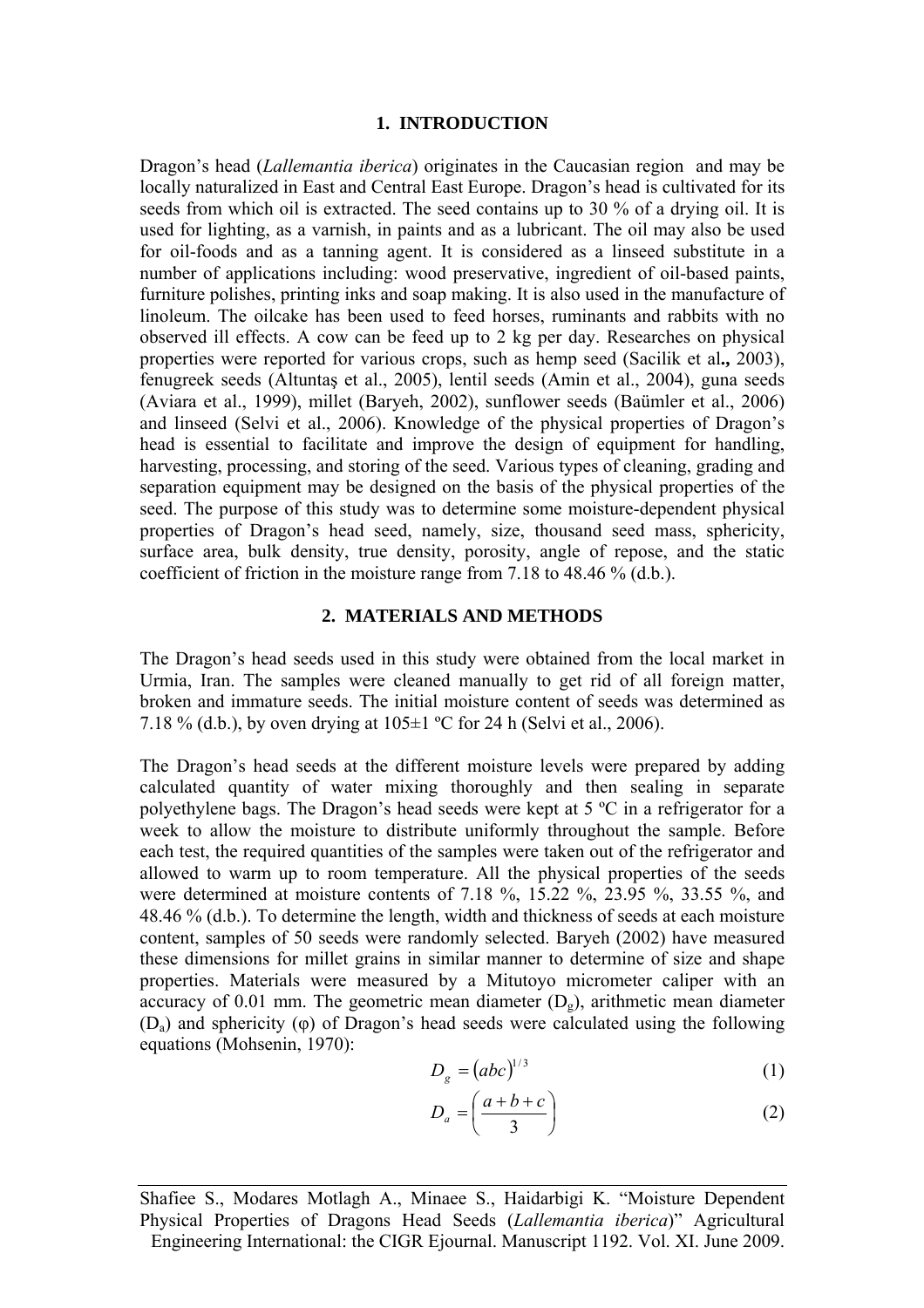$$
\phi = \frac{(abc)^{1/3}}{a} \tag{3}
$$

where *a* is the length, *b* is the width and *c* is the thickness in mm.

The surface area of seeds was found by analogy with a sphere of the same geometric mean diameter, using the following equation cited by Sacilik et al. (2003), Tunde-Akintunde and Akintunde (2004) and Altuntaş et al. (2005):

$$
s = \pi D_g \tag{4}
$$

where  $s$  is the surface area in mm<sup>2</sup>.

Unit mass of seeds and thousand seed mass were measured by a digital electronic balance with the accuracy of 0.001 g. To evaluate the thousand seed mass, 50 seeds were randomly selected from the bulk sample and averaged.

The true density of a seed is defined as a ratio of the mass of a sample of a seed to solid volume occupied by the sample. It was determined by the toluene displacement method (Mohsenin 1986) for sample of seeds. The bulk density is the ratio of the mass of a sample of a seed to its total volume. This was determined by filling a Aluminum's container of 10 cm height and 5 cm diameter with seed from a constant height, striking the top level and then weighing the constants (Deshpande et al., 1993; Gupta and Das, 1997; Konak et al., 2002; Paksoy and Aydin, 2004).

The porosity was calculated from bulk and true densities using the relationship given by Mohsenin (1970), as follows**:**

$$
\varepsilon = \left(1 - \frac{\rho_b}{\rho_t}\right) 100\tag{5}
$$

where  $\varepsilon$  is the porosity in %;  $\rho_b$  is the bulk density in kg/m<sup>3</sup>; and  $\rho_t$  is the true density in  $\text{kg/m}^3$ .

The static coefficient of friction was determined against different surfaces: plywood, glass, and galvanized iron. A hollow metal cylinder (fig. 1) of diameter 75 mm and 50 mm depth, opened at both ends, was filled with the seeds at the desired moisture content and placed on an adjustable tilting surface such that the metal cylinder did not touch the surface. Then the surface was raised gradually until the filled cylinder just started to slide down (Razavi and Milani, 2006).



Figure 1. Apparatus to determine coefficient of static friction

The angle of repose is the angle with the horizontal at which the material will stand when piled. This was determined by using the apparatus consisting of a plywood box Shafiee S., Modares Motlagh A., Minaee S., Haidarbigi K. "Moisture Dependent Physical Properties of Dragons Head Seeds (*Lallemantia iberica*)" Agricultural Engineering International: the CIGR Ejournal. Manuscript 1192. Vol. XI. June 2009.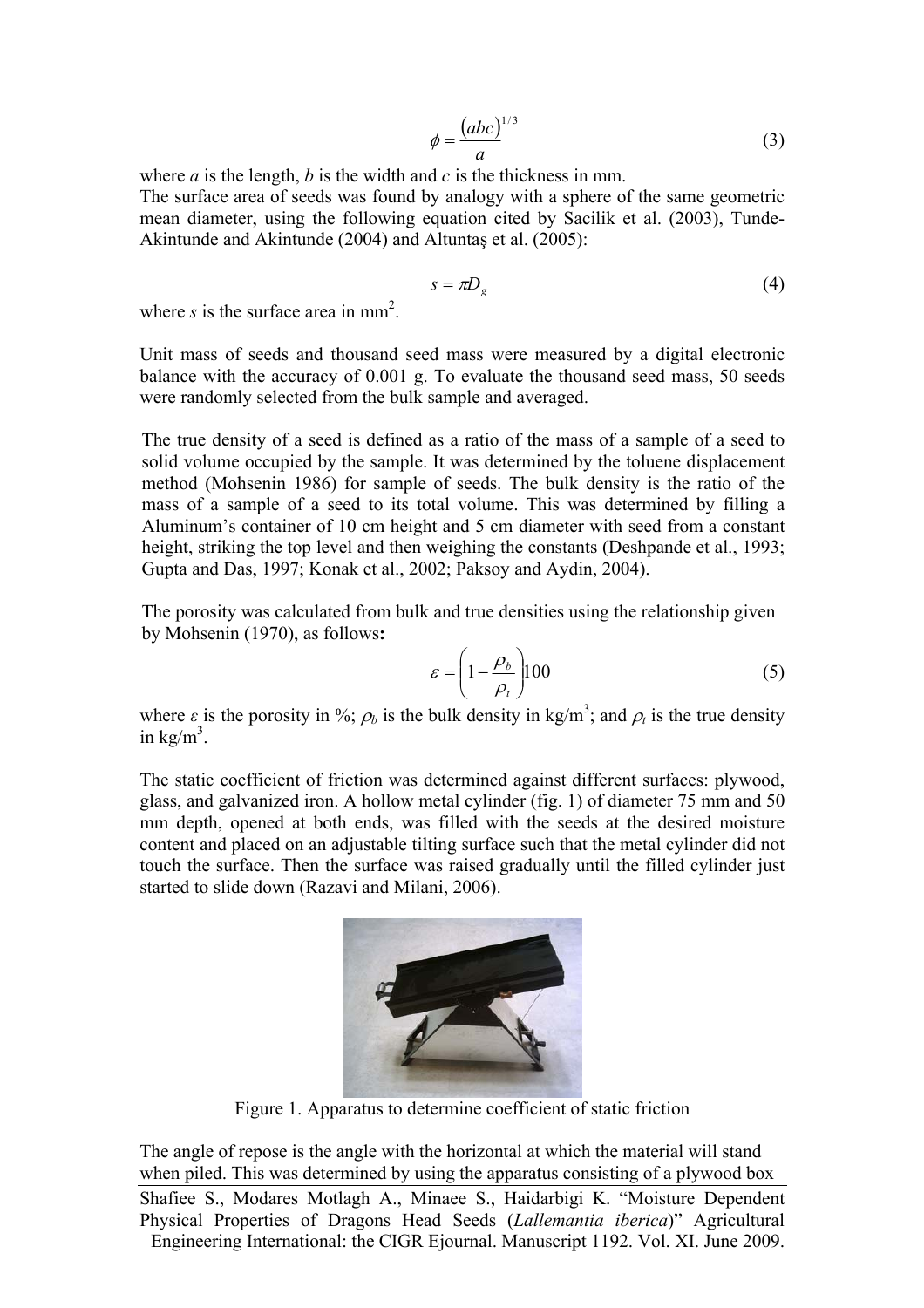of  $140\times160\times35$  mm and two plates: fixed and adjustable (fig. 2). The box was filled with the sample, and then the adjustable plate was inclined gradually allowing the seeds to flow and assume a natural slope (Tabatabeefar, 2003).



Figure 2. Apparatus to determine angle of repose

### **3. RESULTS AND DISCUSSION**

#### **3.1 Seed Size**

Means and standard errors of the axial dimensions of Dragon's head seeds at different moisture contents are given in table 1. From this table, it can be seen that as the moisture content of seeds increased from 7.18 % to 48.46 % (d.b.), the average length, width and thickness of seeds increased from 4.48 to 4.97 mm, 1.69 to 1.85 mm, 1.16 to 1.35 mm, respectively. ANOVA results showed that the differences between moisture levels were statistically significant  $(P<0.01)$  for the three axes. These results were similar to those reported by Selvi et al. (2006) for linseed. The dimensional increase along the three axes was 10.94 %, 9.47 %, 16.38 % with an increase in moisture content from 7.18 to 48.46 % (d.b.).

Table 1. Means and standard errors of the axial dimensions of Dragon's head

| $M_c, \%$ | a, mm            | $b, \, \text{mm}$ | c, mm             | $D_a$ , mm | $D_g$ , mm |  |  |  |
|-----------|------------------|-------------------|-------------------|------------|------------|--|--|--|
| 7.18      | 4.48 $\pm 0.032$ | $1.69 \pm 0.0116$ | 1.164 $\pm 0.022$ | 2.453      | 1.968      |  |  |  |
| 15.22     | 4.53 $\pm 0.035$ | $1.71 \pm 0.014$  | $1.175 \pm 0.020$ | 2.456      | 2.055      |  |  |  |
| 23.95     | $4.77 \pm 0.030$ | $1.73 \pm 0.024$  | $1177 \pm 0.020$  | 2.543      | 2.080      |  |  |  |
| 33.55     | 4.83 $\pm 0.035$ | $1.73 \pm 0.016$  | 1.191 $\pm 0.020$ | 2.576      | 2.137      |  |  |  |
| 48.46     | 4.97 $\pm 0.036$ | $1.85 \pm 0.018$  | $1.346 \pm 0.018$ | 2.722      | 2.310      |  |  |  |

The average diameters calculated by the arithmetic mean and geometric mean are also presented in table 1. The average diameters increased with increasing moisture content. The arithmetic and geometric mean diameter ranged from 2.45 to 2.72 mm and 1.97 to 2.31 mm as the moisture content increased from 7.18 to 48.46 %. The Dragon's head seed expanded more in thickness in comparison with its other two principal axes. Such behavior was observed by Sacilik et al. (2003) for hemp seed.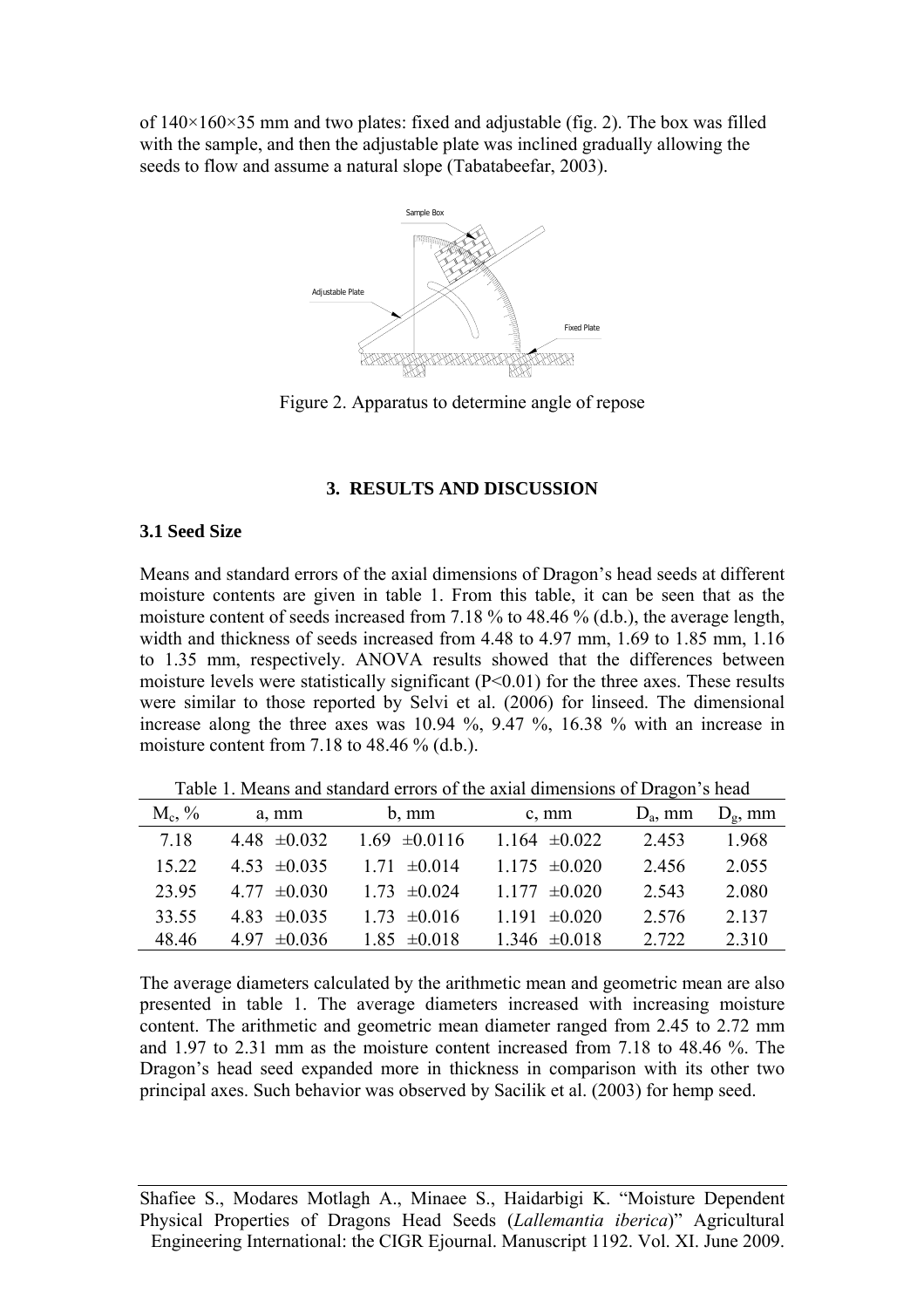### **3.2 Sphericity**

The sphericity of Dragon's head seed increased from 41.73 to 46.5 % while the moisture content increased from 7.18 to 48.46 % d.b. (fig. 3). A similar trend has been reported by Baümler et al. (2006) for safflower seeds, Selvi et al. (2006) for linseed and Altuntaş et al. (2007) for faba bean grain.



Figure 3. Effect of moisture content on sphericity of Dragon's head seed

## **3.3 Thousand Seed Mass**

The thousand seed mass of Dragon's head seed  $(m_{1000}, g)$  increased from 9.75 to 11.17 g as the moisture content increased from 7.18 to 48.46 % d.b. (fig. 4). This relationship can be represented by the following equation  $(R^2=0.99)$ :

$$
m_{1000} = 9.31 + 0.06 M_c
$$
 (6)

Similar trends have been reported by Aviara et al. (1999) for guna seeds, Selvi et al. (2006) for linseed, Baryeh (2002) for millet, and Coşkuner (2007) for flaxseed**,**  respectively.



Figure 4. Effect of moisture content on 1000 seed mass of Dragon's head

# **3.4 Surface Area**

The surface area of seeds (fig. 5) increased linearly while the moisture content increased from 7.18 to 48.46  $\frac{6}{6}$  (d.b.). Variation of moisture content with surface area can be expressed by the following equation  $(R^2=0.94)$ :

$$
s = 10.9 + 0.16M_c \tag{7}
$$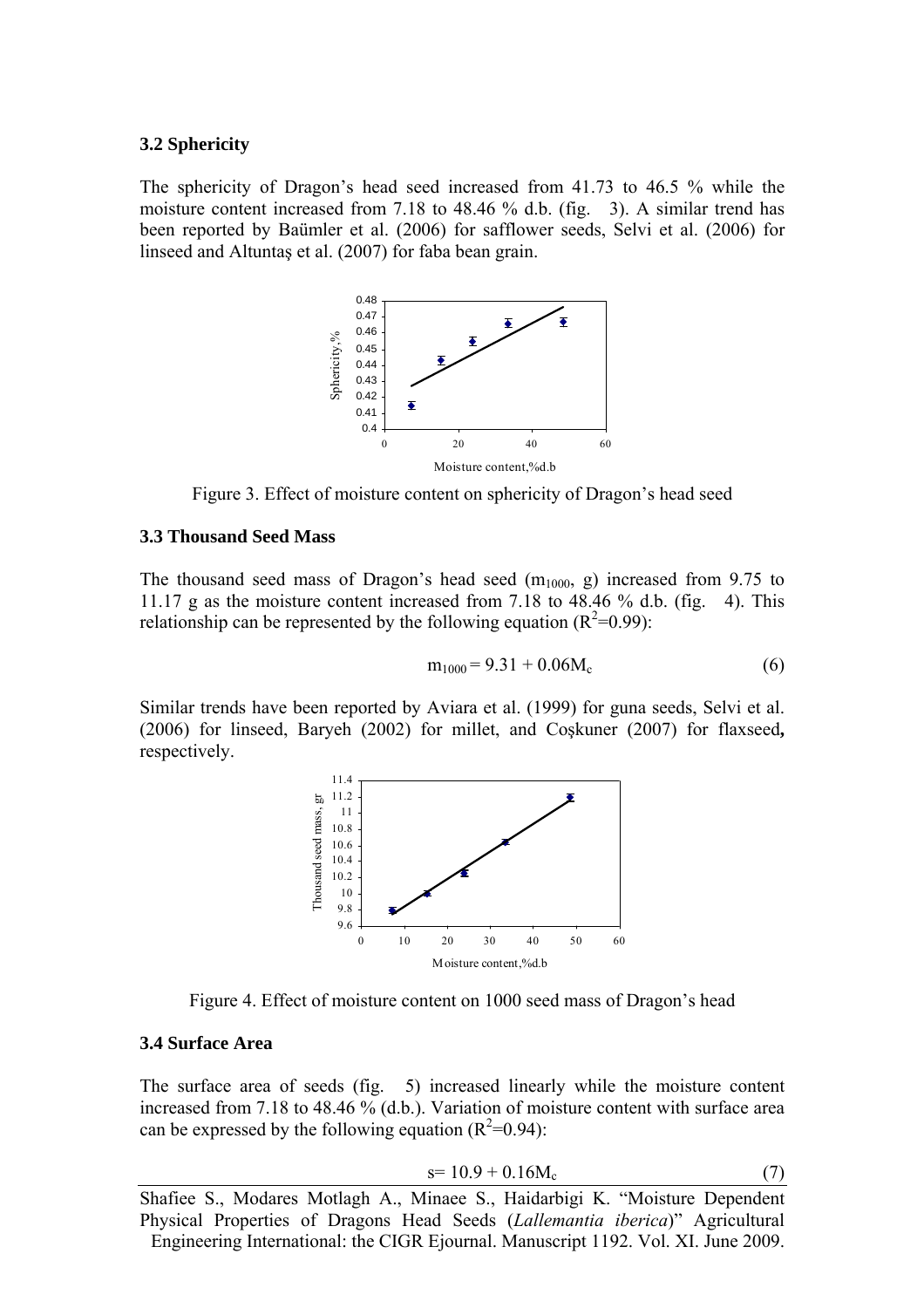Similar trends have been reported by Baryeh (2002) for millet and by Selvi et al. (2006) for linseed.



Figure 5. Surface area variations with moisture content

#### **3.5 Bulk Density**

The bulk density of Dragon's head seeds at different moisture contents varied from 584.23 to 438.26 kg/m<sup>3</sup>. The result showed decrease in bulk density with an increase in moisture content from 7.18 to 48.46 % (d.b.). Variation of bulk density with moisture content was linear as shown in figure 6, and can be expressed as follows  $(R^2=0.89)$ :

$$
\rho_b = 609.5 - 5.57 M_c \tag{8}
$$

Similar results were found by Özarslan (2002) for cotton, Coşkun et al. (2006) for sweet corn and Selvi et al. (2006) for linseed, respectively.



Figure 6. Relationship of moisture content and bulk density of Dragon's head seed

## **3.6 True Density**

The true density varied from 837.2 to 1047 kg/m<sup>3</sup> when the moisture level increased from 7.18 % to 48.46 % d.b. (fig. 7). Seed true density and moisture content can be correlated as follows  $(R^2=0.86)$ :

$$
\rho_t = 806.7 + 8.28 M_c \tag{9}
$$

The increase in true density of seeds with increase in moisture content showed that the increase in weight in the sample is greater than volume increase of seed. This is in agreement with the findings of Baryeh (2002), Coşkun et al. (2006), Selvi et al. (2006), and Altuntaş et al. (2007) for millet, sweet corn, linseed and faba bean, respectively.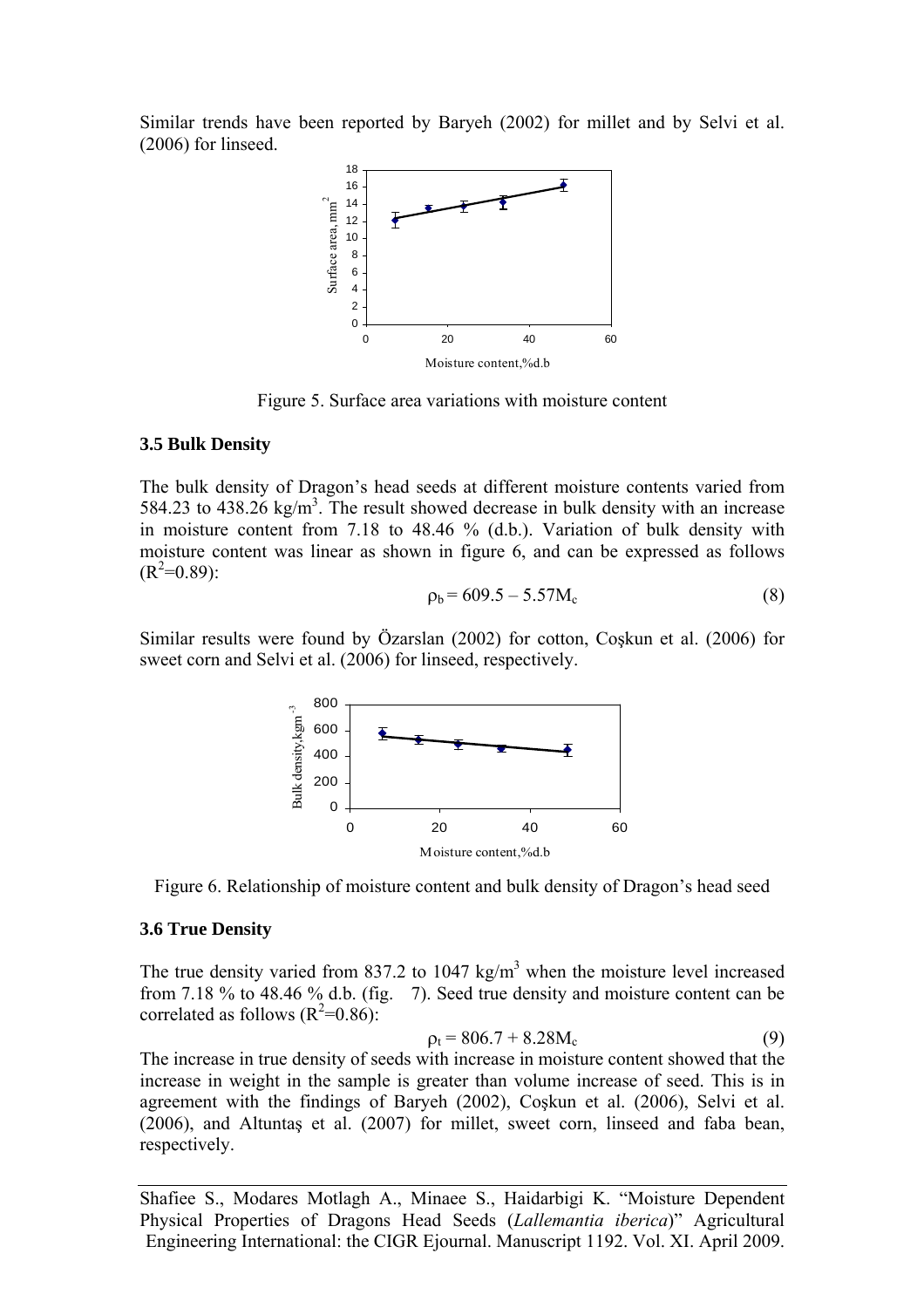

Figure 7. Moisture content dependence of true density of Dragon's head seed

## **3.7 Porosity**

Porosity was calculated from Eq. 5 by using the data on bulk and true densities of the Dragon's head seed. Variations of porosity depending on moisture content are shown in fig. 8. The porosity values of Dragon's head at moisture contents between 7.18 % and 48.46 % varied between 30.17 % and 58.12 %. The relationship between porosity value and moisture content was found to be as follows  $(R^2=0.91)$ :

$$
\varepsilon = 26.37 + 1.10 M_c \tag{10}
$$

Selvi et al. (2006) and Coşkuner et al. (2007) showed that the porosity value increased with increasing moisture content for linseed and flaxseed, respectively.



Figure 8. Effect of moisture content on porosity of Dragon's head seed

### **3.8 Angle of Repose**

The variations of angle of repose  $\Theta$  (in degree) with respect to moisture content are plotted in fig . 9. It increased linearly from 27.16º to 43.33º with an increase in moisture content from 7.18 % to 48.46 % (d.b.). The relationship between moisture content and angle of repose can be represented by the following equation  $(R^2=0.85)$ :

$$
\Theta = 23.8 + 0.53 M_c \tag{11}
$$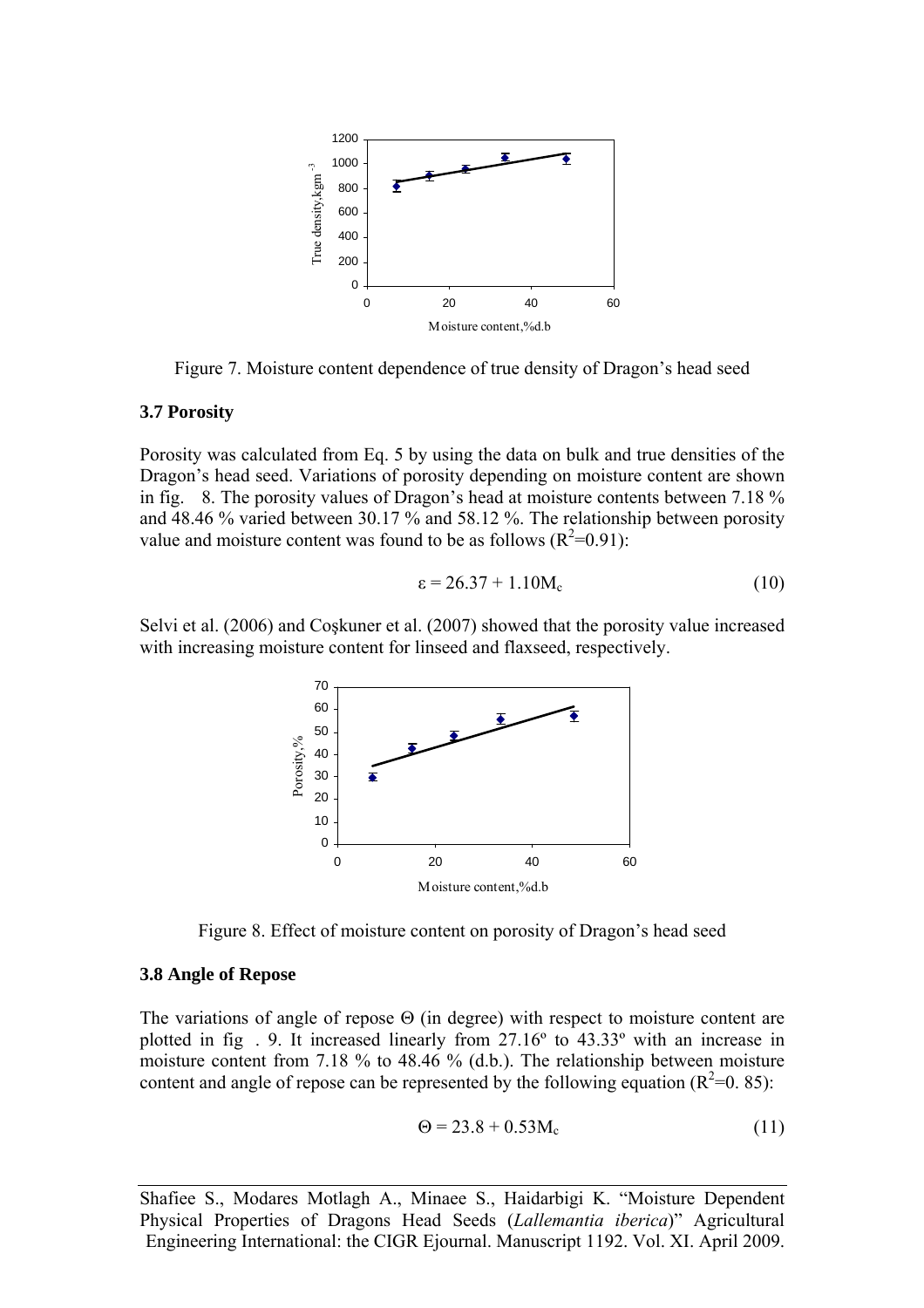A linear increase in angle of repose with increasing seed moisture content has also been noted by Gupta and Das (1997), Amin et al. (2004), and Selvi et al. (2006) for sunflower seed, lentil seed and linseed**,** respectively.



Figure 9. Changes in angle of repose with increasing moisture content of Dragon's head seed

# **3.9 Static Coefficient of Friction**

The static coefficient of friction for Dragon's head seed determined against three different structural surfaces are given in fig. 10. It was observed that the static coefficient of friction increased with increase in moisture content for all the surfaces. This could be due to increased adhesion between the seed and the surface at higher moisture values. Similar results have been reported by other researchers (Çarman, 1996; Suthar and Das, 1996; Nimkar and Chattopadhyay, 2001; Konak et al. 2002). At all moisture contents, the static coefficient of friction was greatest against plywood  $(0.42-0.70)$ , followed by galvanized iron  $(0.32-0.64)$  and glass  $(0.25-0.63)$ . This result indicates smaller coefficient of friction values on smoother and more polished surfaces. The relationships between moisture content and static coefficients of friction on all test surfaces can be represented by the following equations:

$$
\mu_{\text{pw}} = 0.36 + 0.0103 M_c \tag{12}
$$

$$
\mu_{gi} = 0.27 + 0.0115 M_c \tag{13}
$$

$$
\mu_{gl} = 0.20 + 0.0103 M_c \tag{14}
$$

where  $\mu_{\text{pw}}$ ,  $\mu_{\text{gi}}$  and  $\mu_{\text{gl}}$  refer to coefficients of friction on plywood, galvanized iron and glass, respectively. The values of the coefficients of determination ( $\mathbb{R}^2$ ) for  $\mu_{\text{pw}}$ ,  $\mu_{\text{gi}}$ and  $\mu_{gl}$  were 0.97, 0.96 and 0.91, respectively.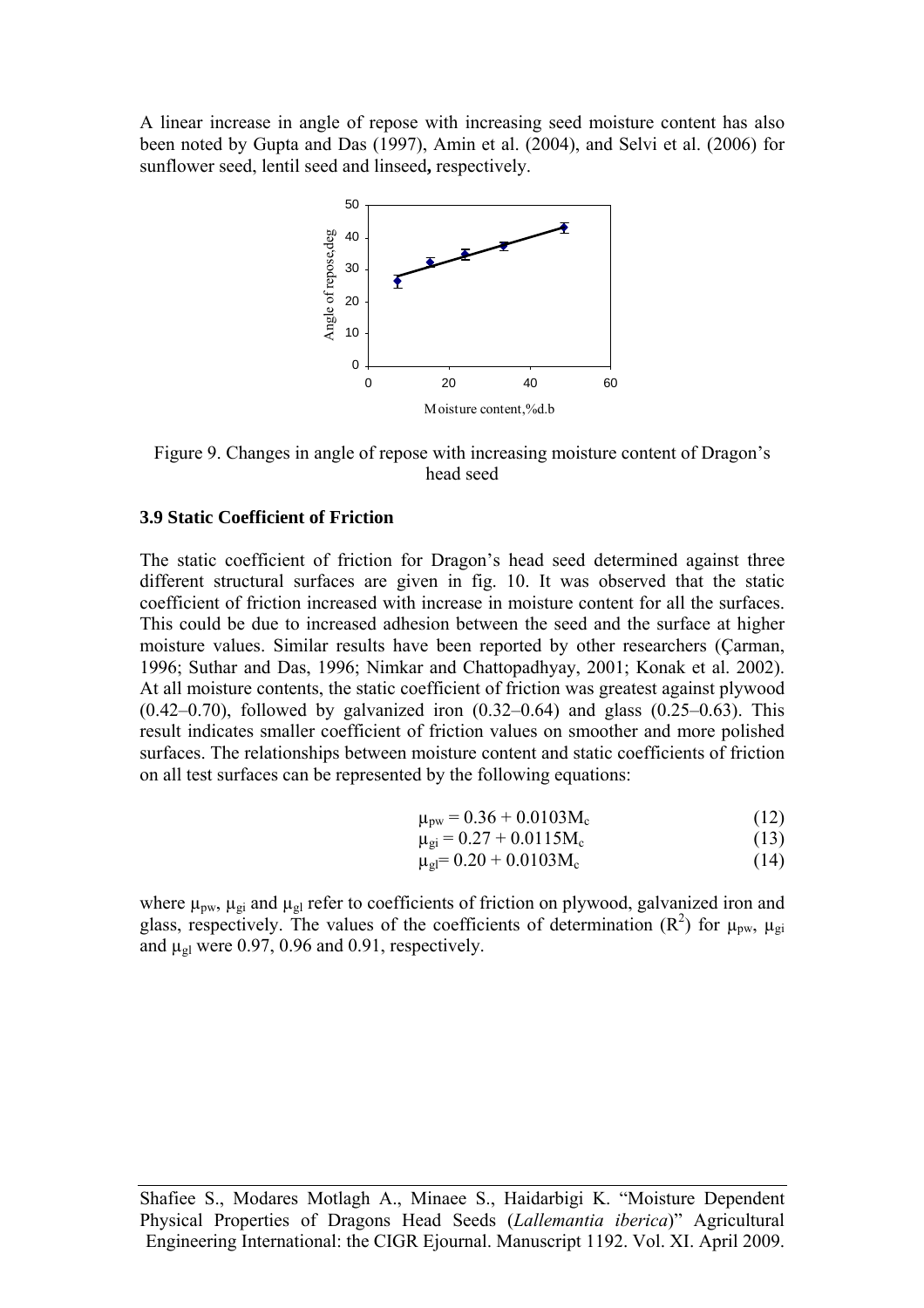

Figure 10. Effect of moisture content on static coefficient of friction:  $(\Delta)$  glass;  $(\Diamond)$  galvanized iron  $(\Box)$  plywood galvanized iron

# **4. CONCLUSIONS**

The investigation of the physical properties of Dragon's head seed as a function of moisture content revealed the followings:

- (1) The major axis, medium axis and minor axis of seed increased from 4.47 to 4.97 mm, 1.69 to 1.85 mm and 1.16 to 1.35 mm as the moisture content increased from 7.18 to 48.46 % (d.b.)
- (2) The arithmetic and geometric mean diameters increased from 2.45 to 2.72 mm and 1.97 to 2.31 mm in the moisture content ranged from 7.18 to 48.46 % d.b., respectively.
- (3) As the moisture content increased from 7.18 to 48.46 % d.b., the sphericity, surface area, and thousand seed mass varied from 41.7 to 46.5 %, 12.16 to 16.79 mm2 and 9.75 to 11.17 g, respectively.
- (4) Bulk density decreased from 584.23 to 438.26 kg/m<sup>3</sup> whereas true density increased from 837.2 to 1047.0 kg/m<sup>3</sup> in the specified moisture range.
- (5) The angle of repose and porosity increased linearly from 27.16 to 43.33º and 30.17 to 58.11 % as moisture content increased from 7.18 to 48.46 % (d.b.), respectively.
- (6) The static coefficient of friction increased linearly with increasing moisture content from 7.18 to 48.46 % d.b. for all surfaces. The static coefficient of friction varied from 0.32 to 0.64, 0.42 to 0.70 and 0.25 to 0.52 for galvanized iron, plywood and glass, respectively.

# **5. REFERENCES**

- Altuntaş E., Özgöz E. and Taşer Ö.F. (2005). Some physical properties of fenugreek *Trigonella foenum-graceum* L.) seeds. *Journal of Food Engineering*, 71, 37–43.
- Altuntaş E., Yıldız M. (2007). Effect of moisture content on some physical and mechanical properties of faba bean (*Vicia faba* L.) grain. *Journal of Food Engineering*, 78, 174–183.
- Amin M.N., Hossain M.A. and Roy K.C. (2004). Effect of moisture content on some physical properties of lentil seeds. *Journal of Food Engineering*, 65, 83–87.
- Aviara N.A., Gwandzang M.I. and Haque M.A. (1999). Physical properties of guna seeds**.** *Journal of Agricultural Engineering Research*, 73(2), 105–111.